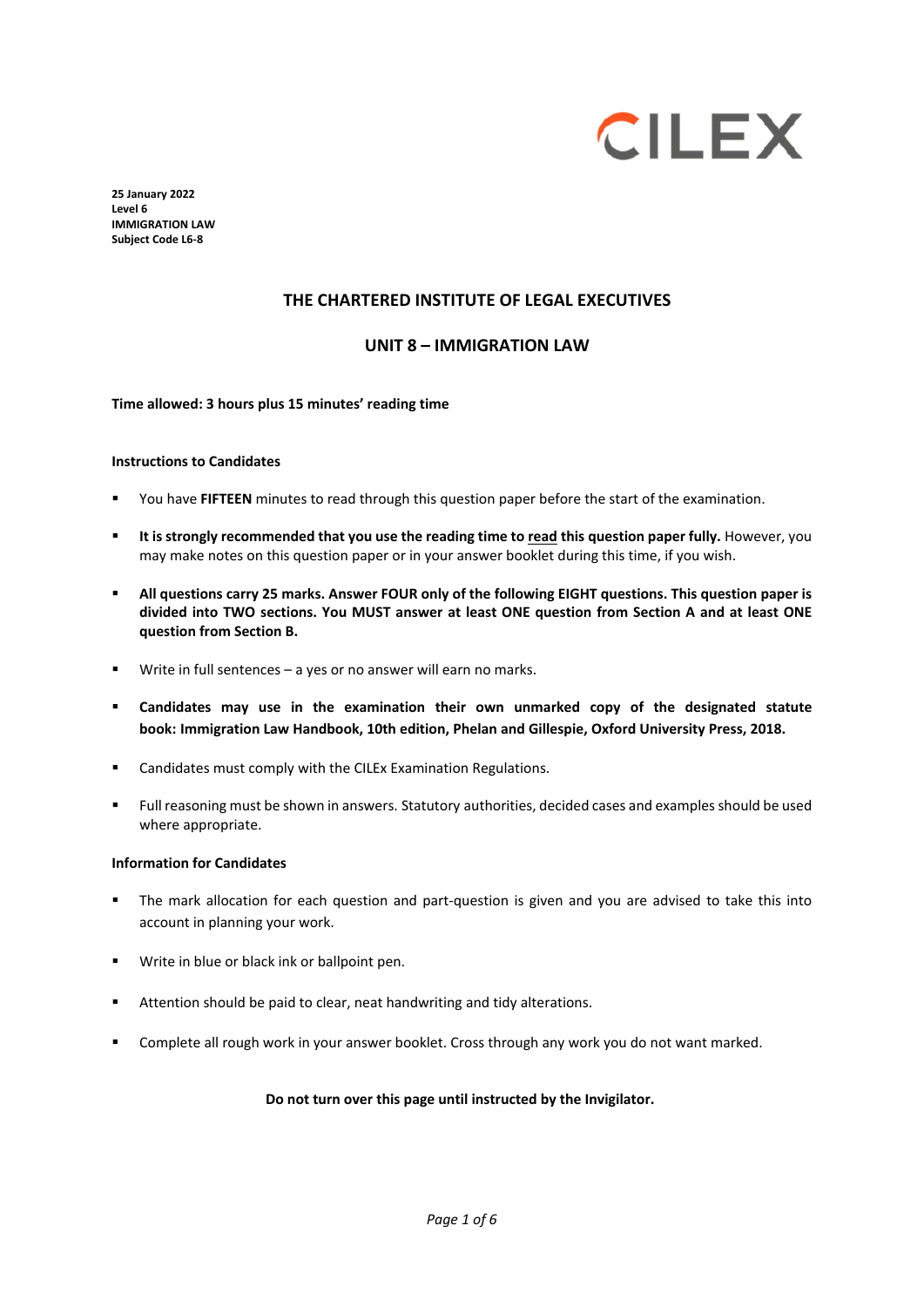## **SECTION A**

# **(Answer at least one question from this section)**

1. Analyse the routes through which a person may obtain leave to remain in the UK in order to set up or run a business, with particular reference to any evidential requirements.

*(25 marks)*

2. Explain and analyse the legal basis for, and the main features of, a grant of humanitarian protection.

*(25 marks)*

3. Critically analyse and evaluate the circumstances in which a British national may lose their British citizenship, and any remedies that may be available to prevent this, with particular reference to recent developments in the law.

*(25 marks)*

4. (a) Explain and analyse the grounds upon which a person can be deported from the UK.

*(10 marks)*

(b) Critically analyse the application of relevant statute, immigration rules and human rights arguments used to challenge deportation where family life is established in the UK.

> *(15 marks) (Total: 25 marks)*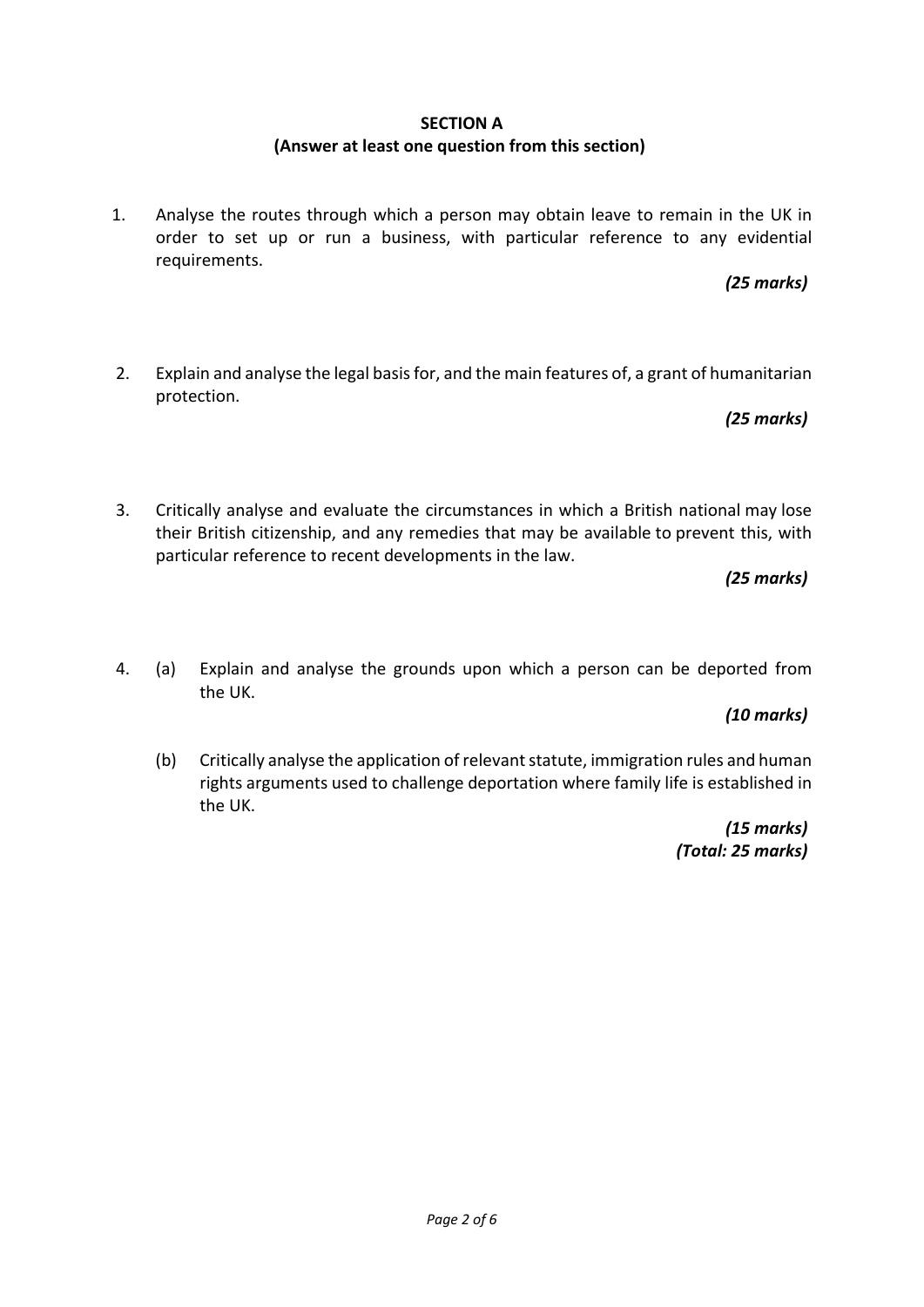## **SECTION B**

## **(Answer at least one question from this section)**

# **Question 1**

Sybil Petrov is a 20-year-old Russian national. She recently finished formal schooling in Russia and decided to spend a few years getting work experience, before progressing to higher education. Sybil lives in Moscow with her parents and elderly aunt. Sybil's elderly uncle died approximately six months ago and left Sybil an inheritance roughly equivalent to £20,000. Sybil would like to use this money to study for a degree abroad, as she believes that this will improve her job prospects on return to Russia at the end of her studies.

Sybil has undertaken some research on available degree programmes in Australia, France and the UK, and is particularly interested in studying for a BSc in Adult Nursing at Greater London University. The fees for each year of study in the three-year degree programme are £14,000 for international students.

Sybil may also be able to obtain a further £8,000 from her parents as a gift, if this is necessary for her to be able to study abroad. Sybil is interested to know whether she will be able to work in the UK to support herself.

Sybil previously spent a year travelling in Canada and is able to speak and understand English well.

(a) Advise Sybil with regard to the requirements that she must meet in order to study for her chosen degree in the UK, and on the likely conditions that will be attached to any entry clearance that is issued.

# *(15 marks)*

(b) Outline any remedies that Sybil may be able to rely on, in the event that she applies but her application is refused.

*(10 marks)*

*(Total: 25 marks)*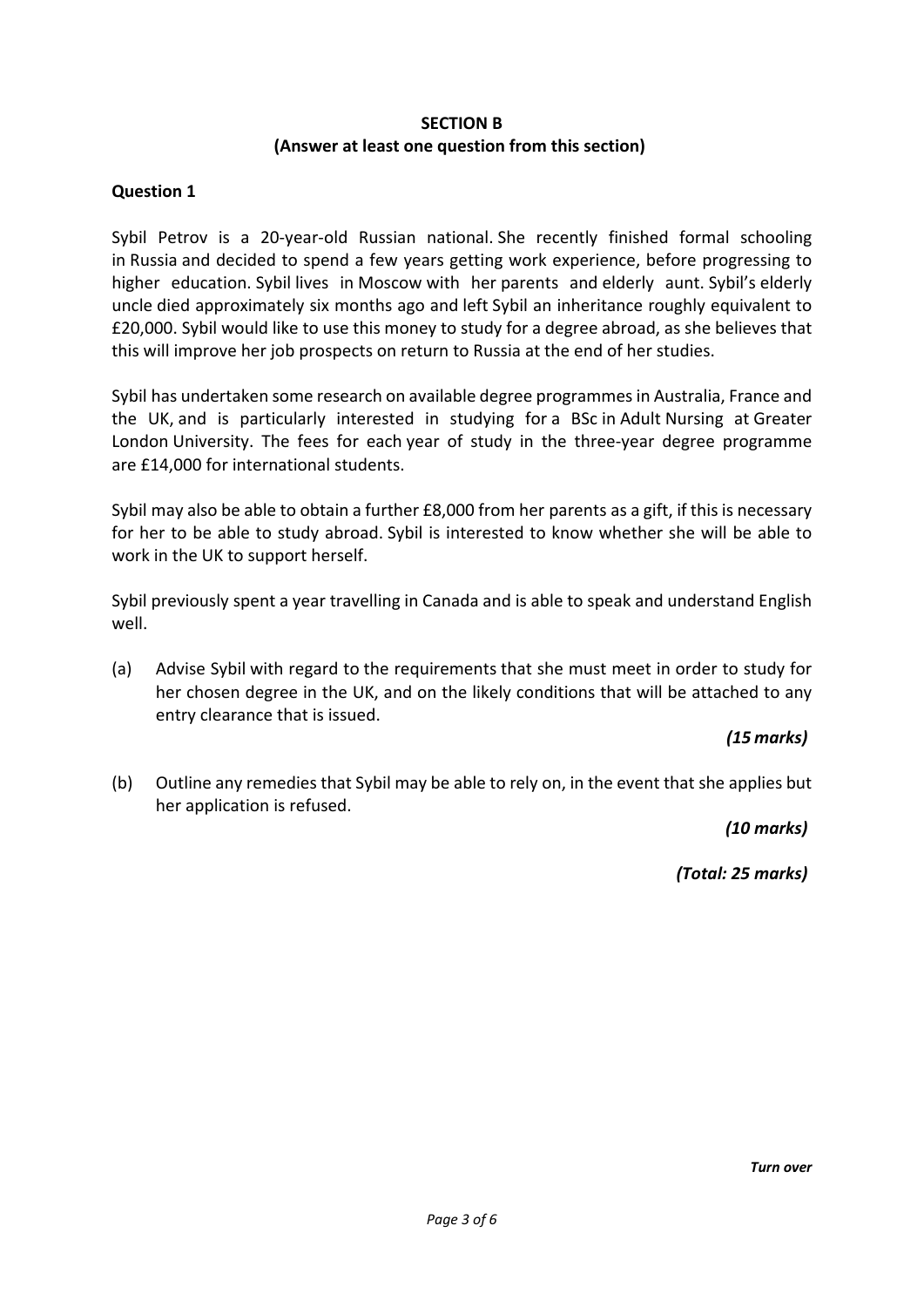# **Question 2**

Eleanor Kelly is a 30-year-old Australian national. She came to the UK in November 2019 as a visitor. Eleanor did not return to Australia when her leave to remain expired, and she became an overstayer. In August 2020, Eleanor met her partner, Zayeed, a Libyan national with indefinite leave to remain in the UK. Zayeed is a recognised refugee. Shortly after the relationship began, Eleanor moved into Zayeed's flat, and the couple have cohabited since that time.

In February 2021, Zayeed made an application for Eleanor to remain in the UK as his partner. This application was successful, and Eleanor was granted leave to remain on the 10-year route to settlement as the partner of a person present and settled in the UK.

In August 2021, Eleanor discovered that she was pregnant. Eleanor's expected date of delivery is in April 2022. Although Zayeed was initially excited at the prospect of becoming a father, this news, combined with learning that his employment had been put at risk of redundancy, contributed to him suffering a mental breakdown. In September 2021, Zayeed was diagnosed with schizophrenia. It was determined by the mental health professionals involved in Zayeed's care that his condition could be managed in a community setting, for the present time.

Since Zayeed's mental breakdown, he has become convinced that the baby Eleanor is carrying is not his child. As a result, Zayeed has made numerous telephone calls to the police, claiming that his partner has been attacked. He has also made threats to Eleanor that he will harm the baby once it is born. Eleanor now feels unsafe in Zayeed's presence.

As a result of Zayeed's behaviour, in December 2021, Social Services became involved with the family. They have informed Eleanor that, if she continues to live with Zayeed once the baby is born, there is a high likelihood that the child will be taken into care.

Advise Eleanor of the most appropriate application she can make in order to legally remain in the UK while no longer living with Zayeed, the requirements that must be met and the evidence that will be needed to support the application.

*(25 marks)*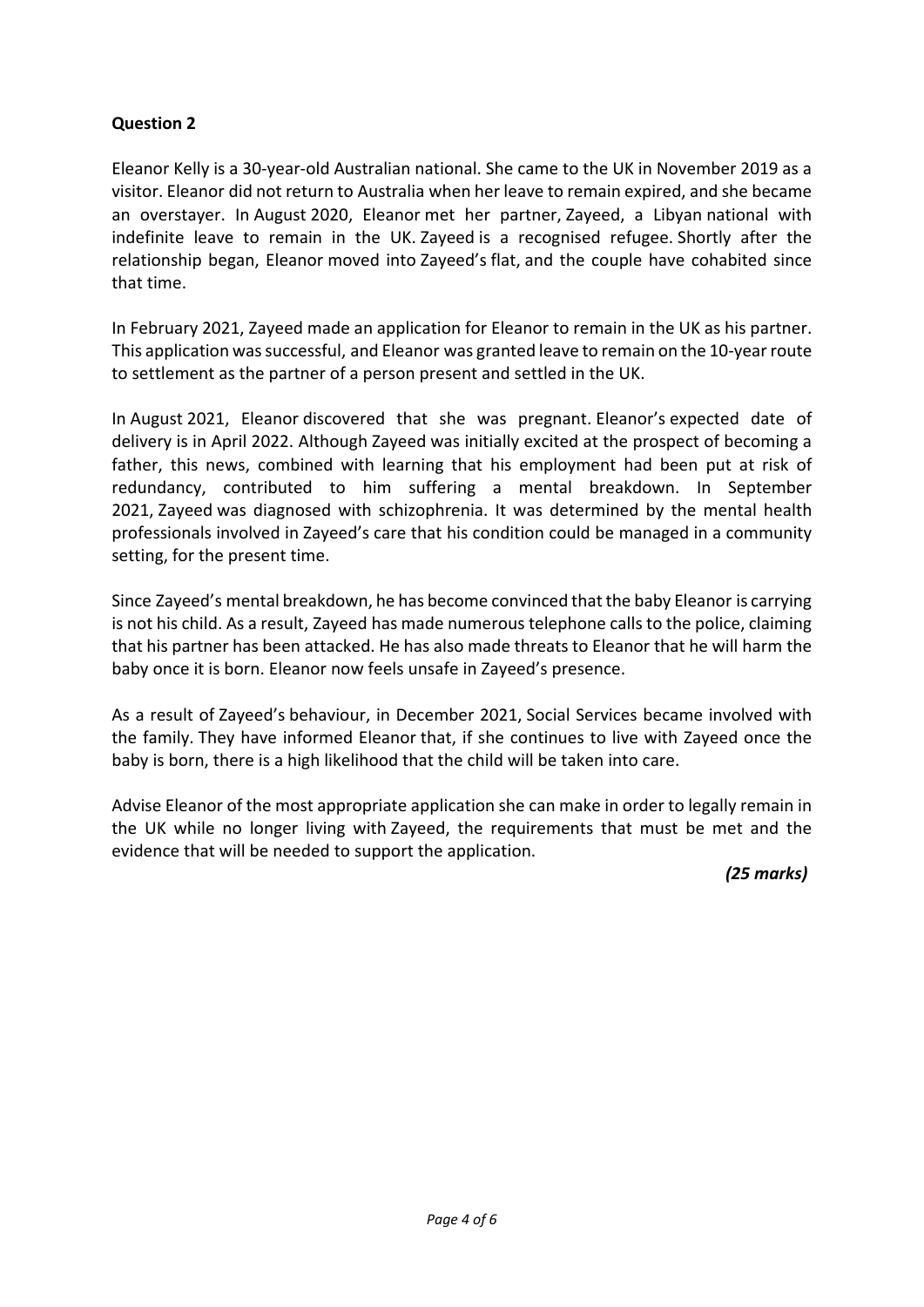# **Question 3**

Sameera Ghulam is a 45-year-old Afghan woman. She qualified as a lawyer in Afghanistan in 2010 and began working as a judge in the criminal court in Kabul in 2016. In June 2021, Sameera became concerned that the Taliban would soon take control of Afghanistan and that her life would be at risk as an educated woman who had convicted members of the Taliban in her court. Sameera therefore obtained a visitor visa for the UK to attend a conference on women in the justice system, which was due to take place in Birmingham in August 2021.

Sameera travelled to the Afghan-Pakistani land border and crossed into Pakistan. She then travelled to Islamabad, where she boarded a plane which brought her to the UK. On arrival in the UK, Sameera confirmed, to immigration officers at the airport, that her reason for travelling to the UK was to attend a conference. Sameera was able to enter the UK using her visitor visa.

Sameera attended the conference in August but did not return to Afghanistan afterwards. Sameera states that this was because the security situation had deteriorated in Afghanistan, and the UK and other Western governments were urgently attempting to fly out of the country anyone who had assisted them or who was otherwise at risk from the Taliban. Sameera, therefore, continued to remain in the UK on her visitor visa.

Sameera has only a few days remaining on her visitor visa. She does not wish to overstay her visa but does not feel it is safe to return to Afghanistan.

Advise Sameera of any application that she may be able to make in order to remain in the UK for the purposes of safety, with reference to the factual, legal and evidential requirements that apply.

*(25 marks)*